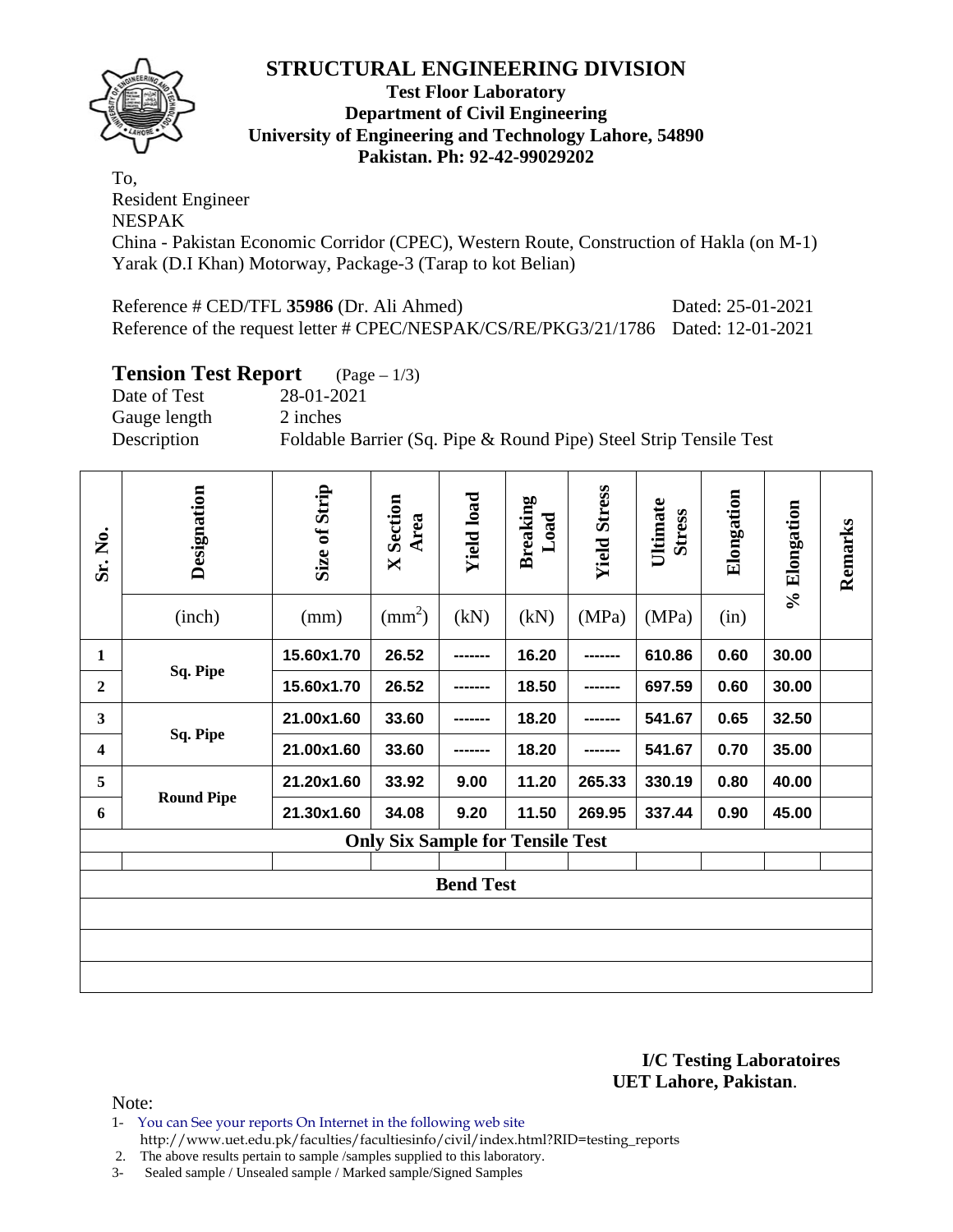

### **Test Floor Laboratory Department of Civil Engineering University of Engineering and Technology Lahore, 54890 Pakistan. Ph: 92-42-99029202**

To, Resident Engineer NESPAK China - Pakistan Economic Corridor (CPEC), Western Route, Construction of Hakla (on M-1) Yarak (D.I Khan) Motorway, Package-3 (Tarap to kot Belian)

Reference # CED/TFL **35986** (Dr. Ali Ahmed) Dated: 25-01-2021 Reference of the request letter # CPEC/NESPAK/CS/RE/PKG3/21/1786 Dated: 12-01-2021

# **Weight &Size Test Report** (Page – 2/3)

Date of Test 28-01-2021 Description Foldable Barrier (Sq. Pipe) Weight and Size Test

| Sr.            | Designation | Weight | Length                           | Weight per Unit<br>Length |                | Outer<br><b>Dimension</b> | Wall Thickness |        |
|----------------|-------------|--------|----------------------------------|---------------------------|----------------|---------------------------|----------------|--------|
| No.            |             |        |                                  |                           | X              | $\blacktriangleright$     |                | Remark |
|                |             | (g)    | (cm)                             | (kg/m)                    | (mm)           | (mm)                      | (mm)           |        |
| $\mathbf{1}$   | Sq. Pipe    | 270    | 189.10                           | 1.43                      | 31.60          | 31.60                     | 1.70           |        |
| $\overline{2}$ | Sq. Pipe    | 137    | 79.50                            | 1.72                      | 38.20          | 39.00                     | 1.60           |        |
| -              |             |        |                                  |                           |                |                           |                |        |
|                |             |        |                                  |                           | $\blacksquare$ |                           |                |        |
| -              |             |        |                                  |                           | $\blacksquare$ |                           |                |        |
| $\blacksquare$ |             |        |                                  |                           | $\blacksquare$ | $\blacksquare$            |                |        |
|                |             |        |                                  |                           |                |                           |                |        |
| -              |             |        |                                  |                           | $\blacksquare$ |                           |                |        |
|                |             |        |                                  |                           |                |                           |                |        |
|                |             |        | <b>Only Two Samples for Test</b> |                           |                |                           |                |        |
|                |             |        |                                  |                           |                |                           |                |        |

**I/C Testing Laboratoires UET Lahore, Pakistan**.

- 1- You can See your reports On Internet in the following web site http://www.uet.edu.pk/faculties/facultiesinfo/civil/index.html?RID=testing\_reports
- 2. The above results pertain to sample /samples supplied to this laboratory.
- 3- Sealed sample / Unsealed sample / Marked sample/Signed Samples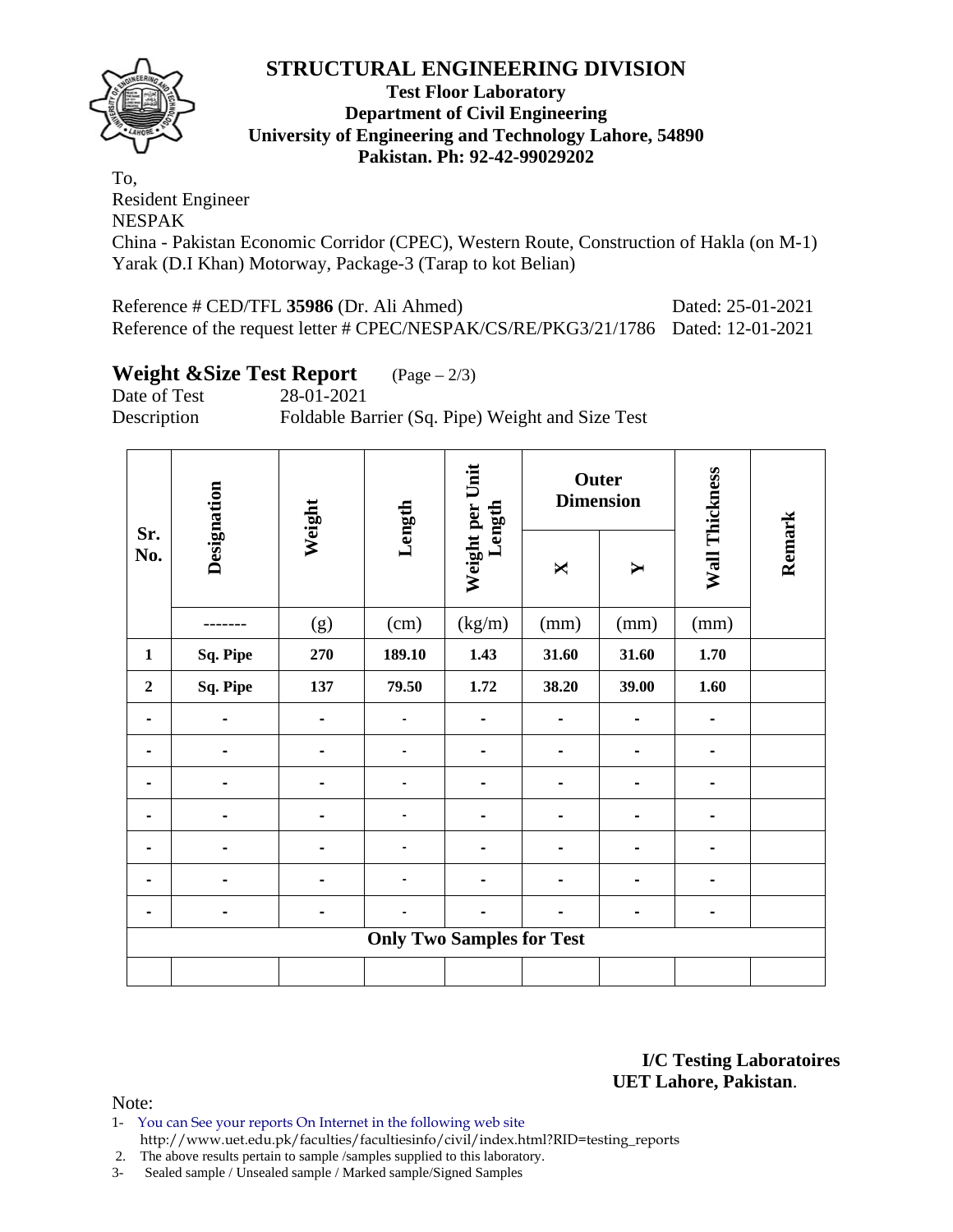

### **Test Floor Laboratory Department of Civil Engineering University of Engineering and Technology Lahore, 54890 Pakistan. Ph: 92-42-99029202**

To, Resident Engineer NESPAK China - Pakistan Economic Corridor (CPEC), Western Route, Construction of Hakla (on M-1) Yarak (D.I Khan) Motorway, Package-3 (Tarap to kot Belian)

Reference # CED/TFL **35986** (Dr. Ali Ahmed) Dated: 25-01-2021 Reference of the request letter # CPEC/NESPAK/CS/RE/PKG3/21/1786 Dated: 12-01-2021

# **Weight &Size Test Report** (Page – 3/3)

Date of Test 28-01-2021

Description Foldable Barrier (Round Pipe) Weight and Size Test

| Sr.<br>No.   | Designation       | Weight | Length | Weight per Unit<br>Length       | <b>Diameter</b><br>External | <b>Diameter</b><br>Internal | Wall Thickness | Remark |
|--------------|-------------------|--------|--------|---------------------------------|-----------------------------|-----------------------------|----------------|--------|
|              |                   | (g)    | (mm)   | (kg/m)                          | (mm)                        | (mm)                        | (mm)           |        |
| $\mathbf{1}$ | <b>Round Pipe</b> | 330    | 232.4  | 1.42                            | 38.20                       | 35.00                       | 1.6            |        |
|              |                   |        |        |                                 |                             |                             |                |        |
|              |                   |        |        |                                 |                             |                             |                |        |
|              |                   |        |        |                                 | -                           |                             |                |        |
|              |                   |        |        |                                 | -                           |                             |                |        |
|              |                   |        |        |                                 | -                           |                             |                |        |
|              |                   |        |        |                                 | $\blacksquare$              |                             |                |        |
|              |                   |        |        |                                 | $\blacksquare$              |                             |                |        |
|              |                   |        |        |                                 | -                           |                             |                |        |
|              |                   |        |        | <b>Only One Sample for Test</b> |                             |                             |                |        |
|              |                   |        |        |                                 |                             |                             |                |        |

**I/C Testing Laboratoires UET Lahore, Pakistan**.

- 1- You can See your reports On Internet in the following web site http://www.uet.edu.pk/faculties/facultiesinfo/civil/index.html?RID=testing\_reports
- 2. The above results pertain to sample /samples supplied to this laboratory.
- 3- Sealed sample / Unsealed sample / Marked sample/Signed Samples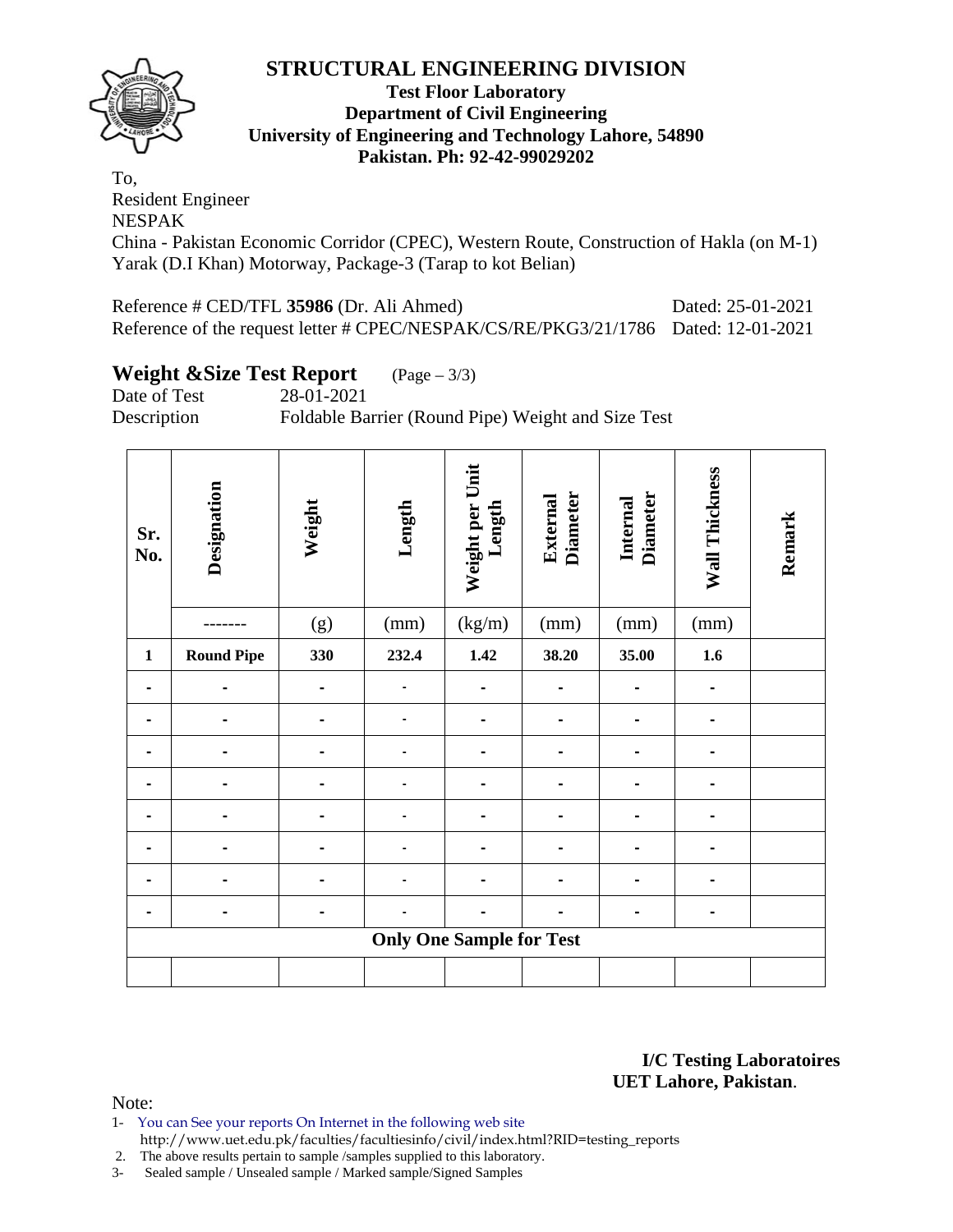

#### **Test Floor Laboratory Department of Civil Engineering University of Engineering and Technology Lahore, 54890 Pakistan. Ph: 92-42-99029202**

To, Sub Divisional Officer Buildings Sub Division Noorpur Thal Up-Gradation of Govt. Boys Primary School Goley Wali to Elementary Level.

Reference # CED/TFL **35996** (Dr. Usman Akmal) Dated: 27-01-2021 Reference of the request letter # 149/N Dated: 15-12-2020

| <b>Tension Test Report</b> | $(Page - 1/1)$                                            |
|----------------------------|-----------------------------------------------------------|
| Date of Test               | 28-01-2021                                                |
| Gauge length               | 8 inches                                                  |
| Description                | Deformed Steel Bar Tensile and Bend Test as per ASTM-A615 |
|                            |                                                           |

| Sr. No.        | Weight         |                | Diameter/<br><b>Size</b><br>(inch) |         |        |                                                     | Area<br>$(in^2)$ |         | <b>Yield load</b> | <b>Breaking</b><br>Load                                        |                | <b>Yield Stress</b><br>(psi) |      | <b>Ultimate Stress</b><br>(psi) | Elongation | % Elongation | Remarks |
|----------------|----------------|----------------|------------------------------------|---------|--------|-----------------------------------------------------|------------------|---------|-------------------|----------------------------------------------------------------|----------------|------------------------------|------|---------------------------------|------------|--------------|---------|
|                | $\frac{2}{10}$ | Nominal        | Actual                             | Nominal | Actual | (kg)                                                | (kg)             | Nominal | Actual            | Nominal                                                        | <b>Actual</b>  | (inch)                       |      |                                 |            |              |         |
| 1              | 0.373          | 3/8            | 0.374                              | 0.11    | 0.110  | 3500                                                | 5300             | 70200   | 70350             | 106200                                                         | 106600         | 1.20                         | 15.0 |                                 |            |              |         |
| $\blacksquare$ |                |                | $\blacksquare$                     | -       |        |                                                     |                  |         | ۰                 | ٠                                                              | ۰              | ٠                            |      |                                 |            |              |         |
| ٠              | ۰              |                | $\blacksquare$                     | -       | ٠      | ۰                                                   |                  |         | ۰                 | ٠                                                              | $\blacksquare$ | ۰                            |      |                                 |            |              |         |
|                |                | $\blacksquare$ | ۰                                  | ۰       | ٠      |                                                     |                  |         |                   | ٠                                                              | $\blacksquare$ | ٠                            |      |                                 |            |              |         |
|                |                | ۰              |                                    |         |        |                                                     |                  |         |                   |                                                                | ٠              | ٠                            |      |                                 |            |              |         |
| ٠              |                | ۰              |                                    |         |        |                                                     |                  |         |                   |                                                                |                | ٠                            |      |                                 |            |              |         |
|                |                |                |                                    |         |        |                                                     |                  |         |                   | Note: only one sample for tensile and one sample for bend test |                |                              |      |                                 |            |              |         |
|                |                |                |                                    |         |        |                                                     |                  |         |                   |                                                                |                |                              |      |                                 |            |              |         |
|                |                |                |                                    |         |        |                                                     | <b>Bend Test</b> |         |                   |                                                                |                |                              |      |                                 |            |              |         |
|                |                |                |                                    |         |        | 3/8" Dia Bar Bend Test Through 180° is Satisfactory |                  |         |                   |                                                                |                |                              |      |                                 |            |              |         |
|                |                |                |                                    |         |        |                                                     |                  |         |                   |                                                                |                |                              |      |                                 |            |              |         |
|                |                |                |                                    |         |        |                                                     |                  |         |                   |                                                                |                |                              |      |                                 |            |              |         |

#### **I/C Testing Laboratoires UET Lahore, Pakistan**.

- 1- You can See your reports On Internet in the following web site http://www.uet.edu.pk/faculties/facultiesinfo/civil/index.html?RID=testing\_reports
- 2. The above results pertain to sample /samples supplied to this laboratory.
- 3- Sealed sample / Unsealed sample / Marked sample/Signed Samples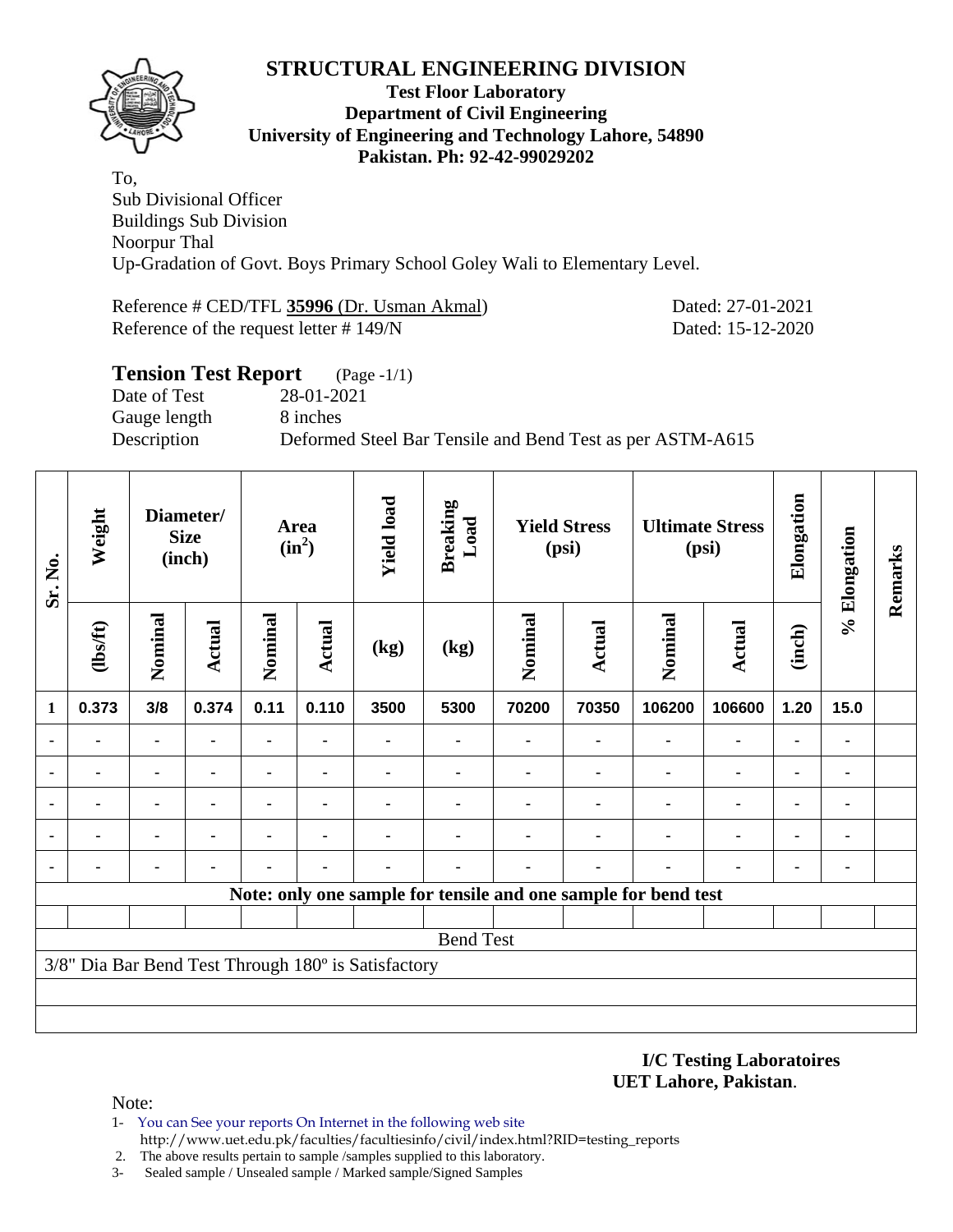

### **Test Floor Laboratory Department of Civil Engineering University of Engineering and Technology Lahore, 54890 Pakistan. Ph: 92-42-99029202**

To, Resident Engineer Finite – CPM Jv Improvement, Upgradation and Widening of Jaglot-Skardu (S-I) Road (164 km) on Supplier/Buyer Credit Basis (EPC/Turnkey) Reference # CED/TFL **35997** (Dr. Usman Akmal) Dated: 27-01-2021 Reference of the request letter # FC/JV/JSR/2020/RE/F-223 Dated: 28-12-2020

### **Tension Test Report** (Page – 1/5)

Date of Test 28-01-2021 Gauge length 640 mm Description Steel Strand Tensile Test as per ASTM A-416-94a

| Sr. No.                 | <b>Nominal</b><br><b>Diameter</b> | <b>Nominal</b><br>Weight | <b>Measured</b><br>weight | <b>Yield strength</b><br>clause $(6.3)$ |        | <b>Breaking</b><br>strength<br>clause $(6.2)$ |        | Modulus of<br>Elasticity<br>Young's<br>$\mathbf{F}$ | % Elongation | Remarks / Coil No. |
|-------------------------|-----------------------------------|--------------------------|---------------------------|-----------------------------------------|--------|-----------------------------------------------|--------|-----------------------------------------------------|--------------|--------------------|
|                         | (mm)                              | (kg/km)                  | (kg/km)                   | (kg)                                    | (kN)   | (kg)                                          | (kN)   | GPa                                                 |              |                    |
| $\mathbf{1}$            | 12.70<br>(1/2")                   | 775.0                    | 782.0                     | 18500                                   | 181.49 | 20500                                         | 201.11 | 199                                                 | >3.50        | 21686              |
| $\boldsymbol{2}$        | 12.70<br>(1/2")                   | 775.0                    | 775.0                     | 18500                                   | 181.49 | 20000                                         | 196.20 | 198                                                 | >3.50        | 21687              |
| 3                       | 12.70<br>(1/2")                   | 775.0                    | 779.0                     | 17400                                   | 170.69 | 19600                                         | 192.28 | 199                                                 | >3.50        | 21688              |
| $\overline{\mathbf{4}}$ | 12.70<br>(1/2")                   | 775.0                    | 786.0                     | 18000                                   | 176.58 | 20200                                         | 198.16 | 199                                                 | >3.50        | 21689              |
| ۰                       |                                   |                          |                           |                                         |        |                                               |        |                                                     |              |                    |
| ۰                       | ۰                                 | ۰                        | ٠                         | ۰                                       |        | ٠                                             | ٠      | ٠                                                   | ۰            |                    |
|                         |                                   |                          |                           | <b>Only four samples for Test</b>       |        |                                               |        |                                                     |              |                    |

Note:

1. Modulus of Elasticity is based on nominal steel area of the steel strand vide clause 13.3 of ASTM – A416a

2. Load versus percentage strain graphs are attached

**I/C Testing Laboratoires UET Lahore, Pakistan**.

Note:

1- You can See your reports On Internet in the following web site http://www.uet.edu.pk/faculties/facultiesinfo/civil/index.html?RID=testing\_reports

2. The above results pertain to sample /samples supplied to this laboratory.

3- Sealed sample / Unsealed sample / Marked sample/Signed Samples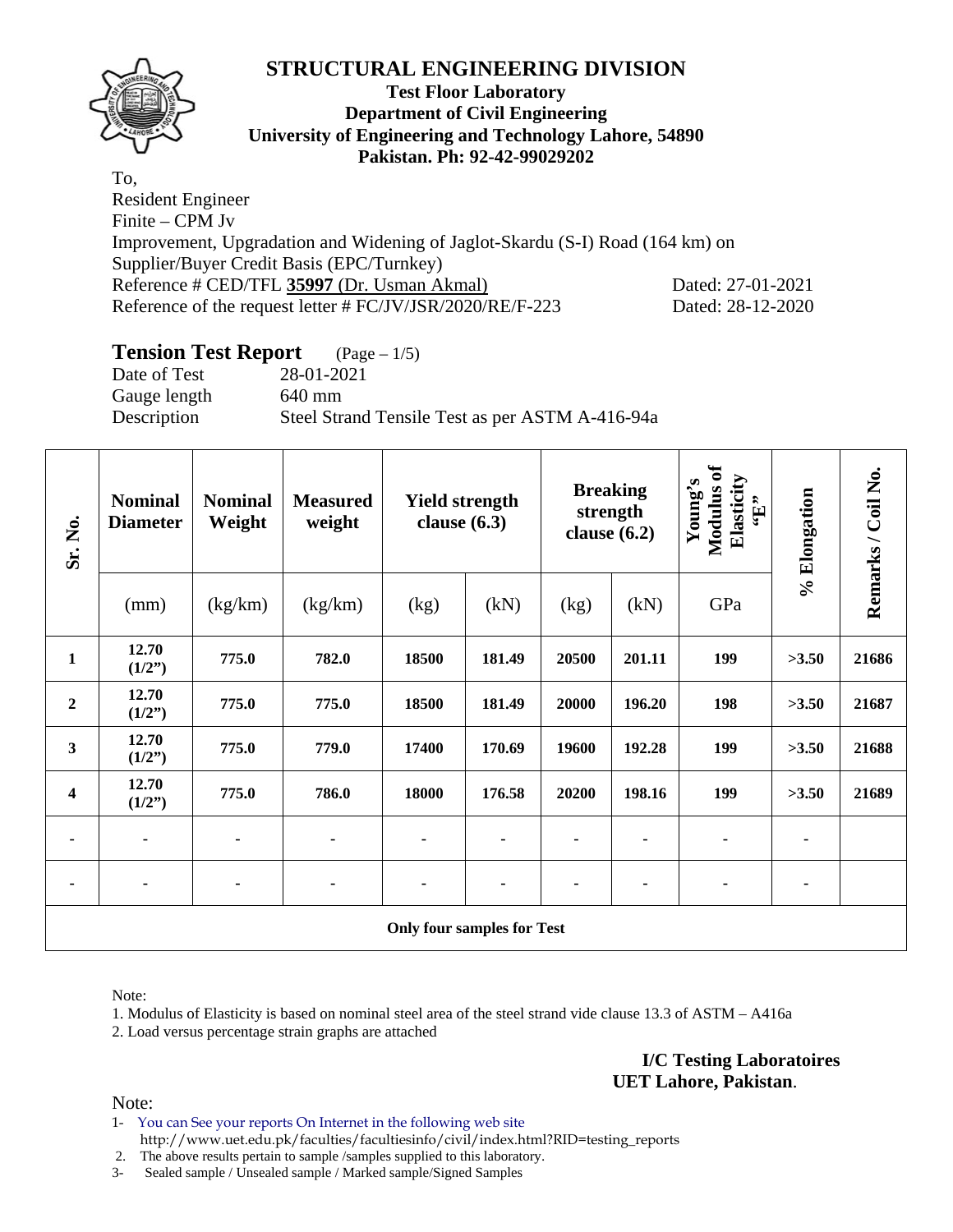Reference of the request letter # FC/JV/JSR/2020/RE/F-223 Dated: 28-12-2020

**Graph** (Page – 2/5)



**I/C Testing Laboratoires UET Lahore, Pakistan**.

- 1- You can See your reports On Internet in the following web site http://www.uet.edu.pk/faculties/facultiesinfo/civil/index.html?RID=testing\_reports
- 2. The above results pertain to sample /samples supplied to this laboratory.
- 3- Sealed sample / Unsealed sample / Marked sample/Signed Samples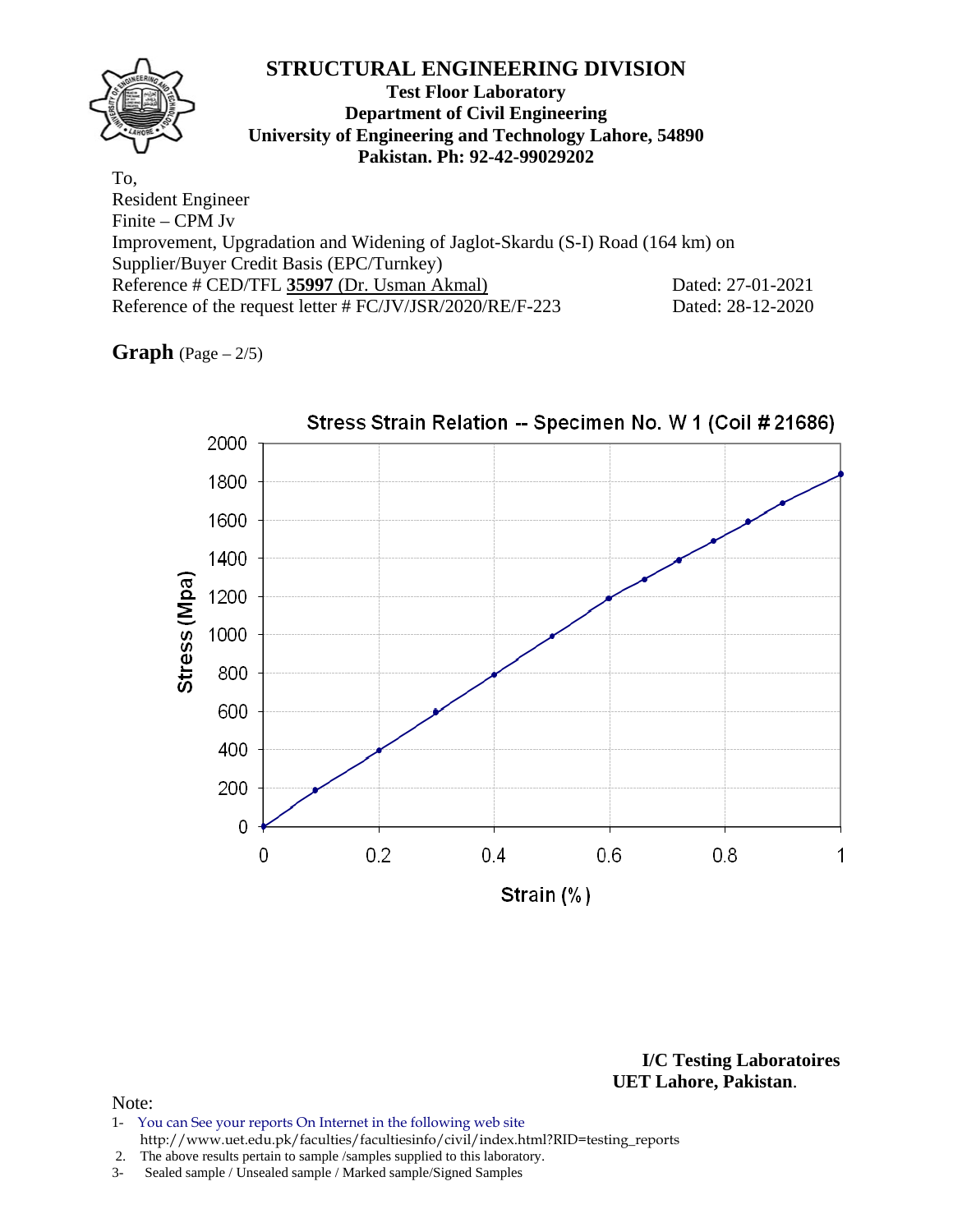| ACTURUM ULD/11 L JJJJ/ (DI, USHIAH AKHIAH) |                                                           | $P4004. 21 - 01 - 2021$ |
|--------------------------------------------|-----------------------------------------------------------|-------------------------|
|                                            | Reference of the request letter # FC/JV/JSR/2020/RE/F-223 | Dated: 28-12-2020       |

**Graph** (Page – 3/5)



**I/C Testing Laboratoires UET Lahore, Pakistan**.

- 1- You can See your reports On Internet in the following web site http://www.uet.edu.pk/faculties/facultiesinfo/civil/index.html?RID=testing\_reports
- 2. The above results pertain to sample /samples supplied to this laboratory.
- 3- Sealed sample / Unsealed sample / Marked sample/Signed Samples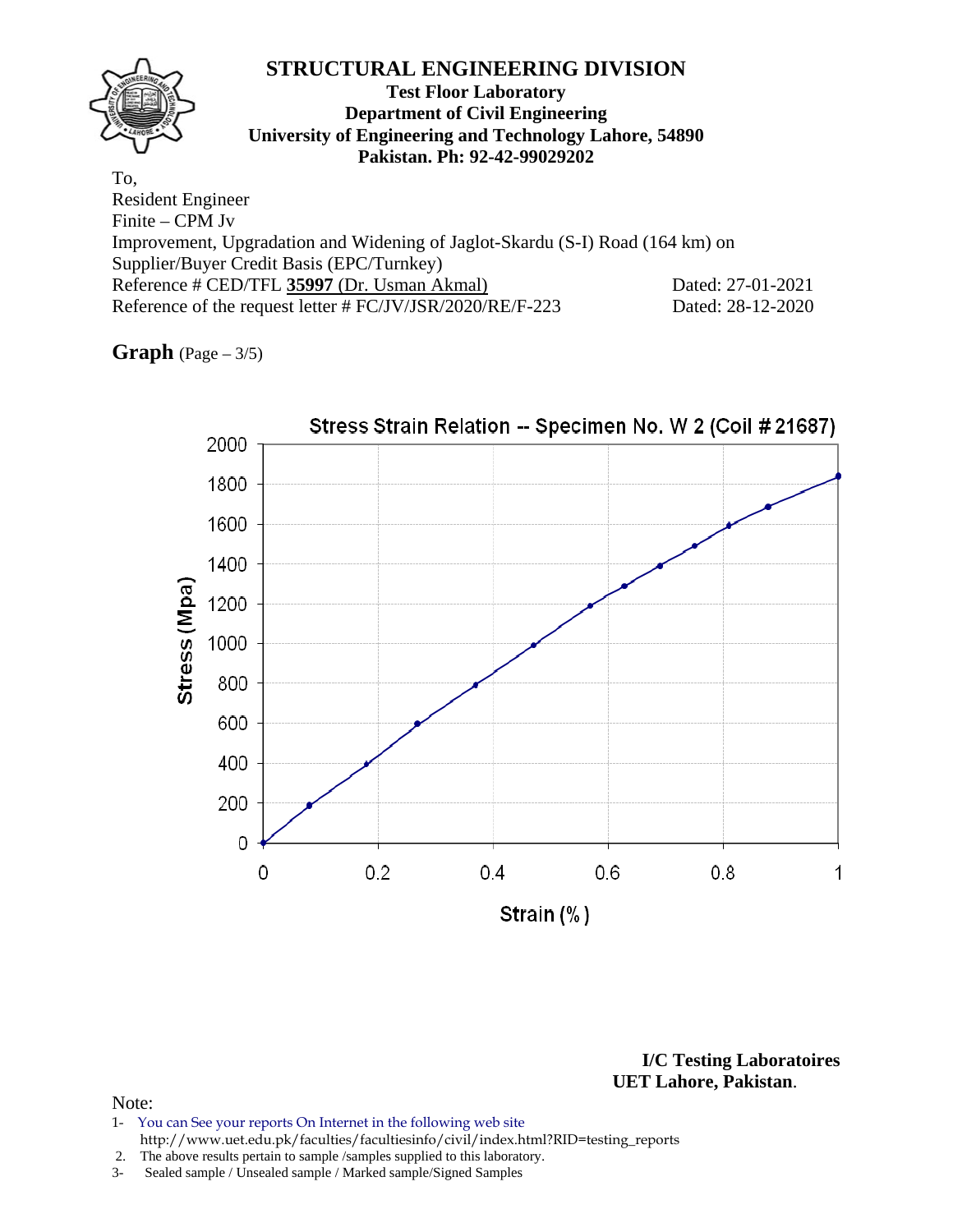Reference of the request letter # FC/JV/JSR/2020/RE/F-223 Dated: 28-12-2020

**Graph**  $(Page - 4/5)$ 



Stress Strain Relation -- Specimen No. W 3 (Coil # 21688)

**I/C Testing Laboratoires UET Lahore, Pakistan**.

- 1- You can See your reports On Internet in the following web site http://www.uet.edu.pk/faculties/facultiesinfo/civil/index.html?RID=testing\_reports
- 2. The above results pertain to sample /samples supplied to this laboratory.
- 3- Sealed sample / Unsealed sample / Marked sample/Signed Samples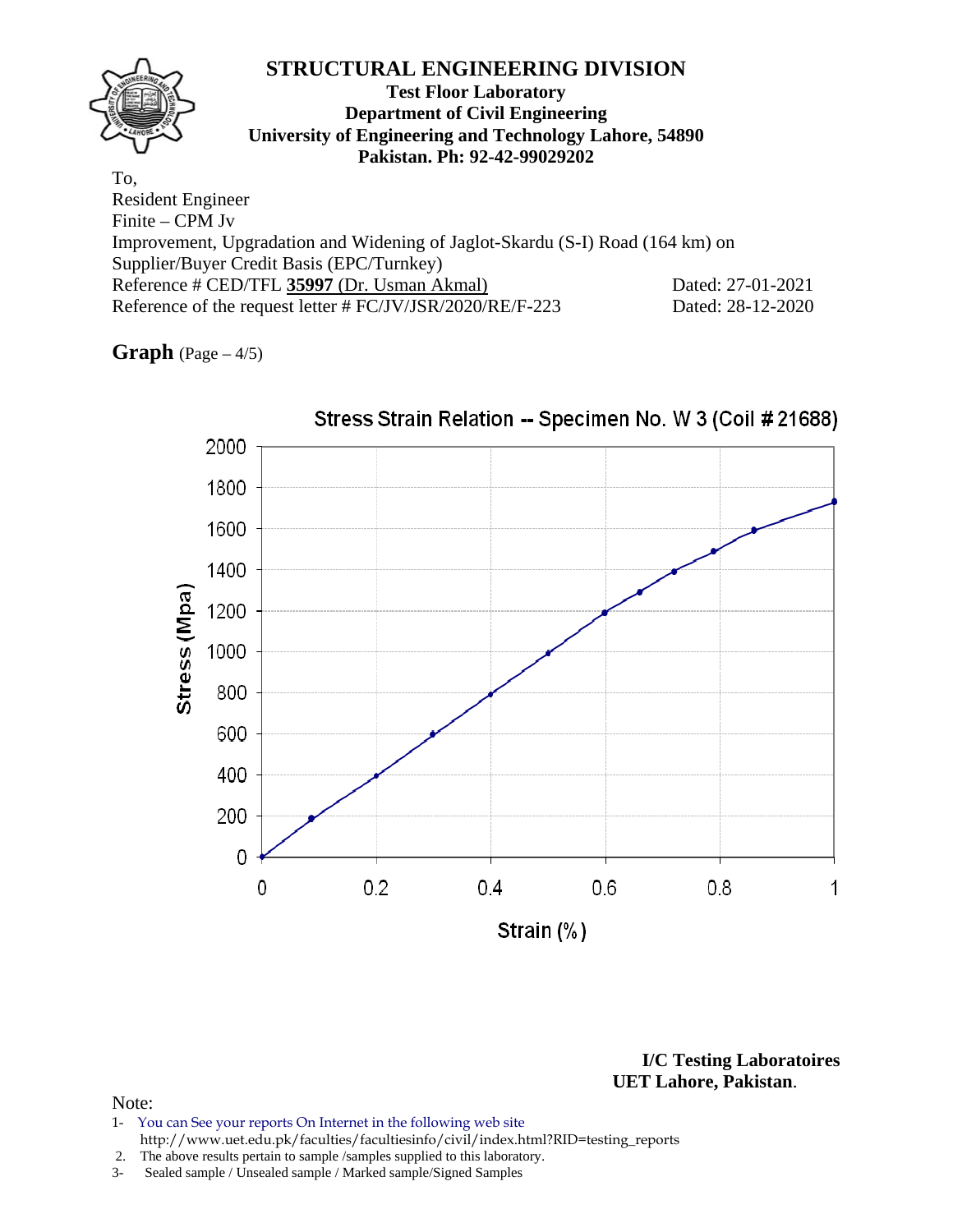Reference of the request letter # FC/JV/JSR/2020/RE/F-223 Dated: 28-12-2020

**Graph**  $(Page - 5/5)$ 



**I/C Testing Laboratoires UET Lahore, Pakistan**.

- 1- You can See your reports On Internet in the following web site http://www.uet.edu.pk/faculties/facultiesinfo/civil/index.html?RID=testing\_reports
- 2. The above results pertain to sample /samples supplied to this laboratory.
- 3- Sealed sample / Unsealed sample / Marked sample/Signed Samples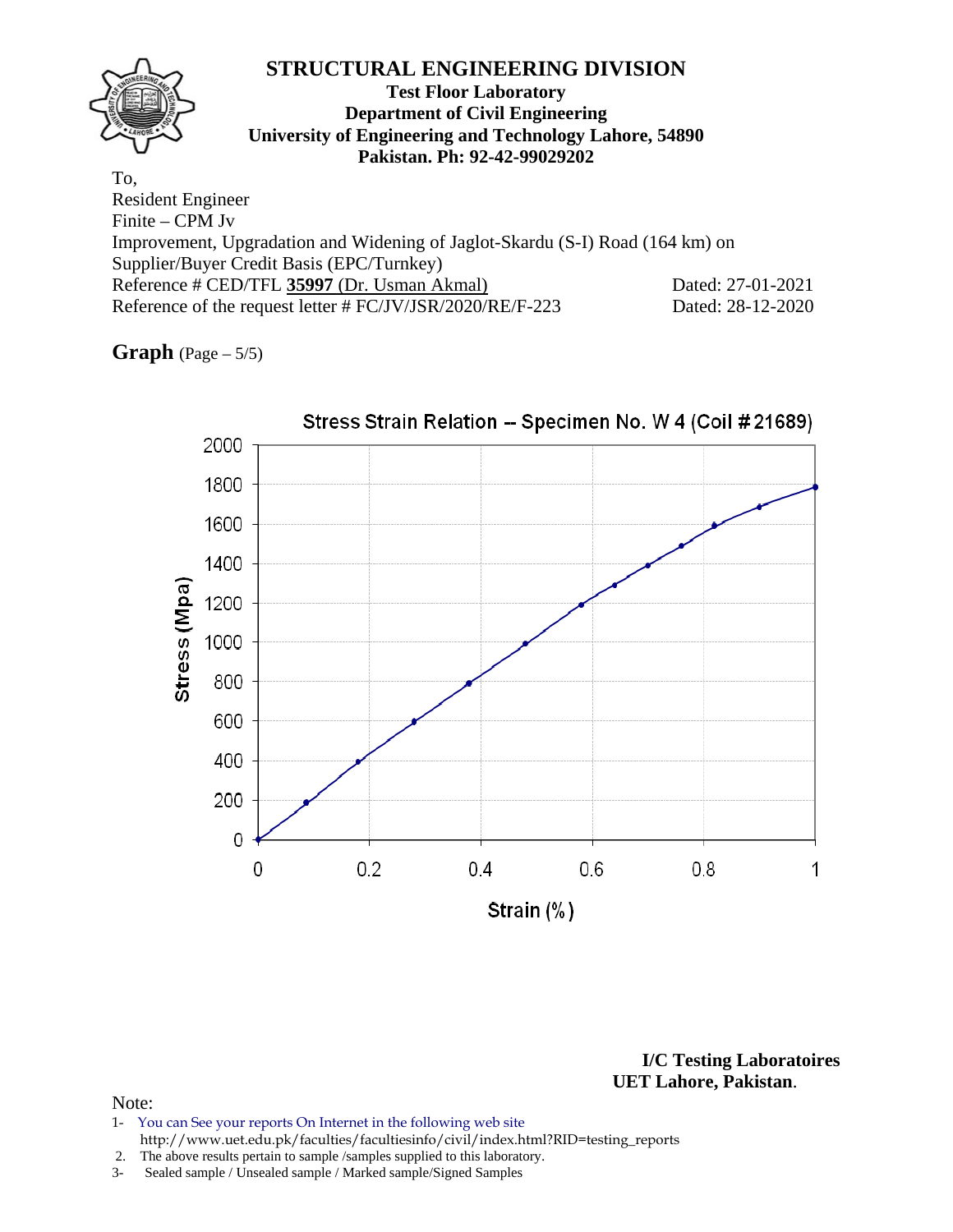

#### **Test Floor Laboratory Department of Civil Engineering University of Engineering and Technology Lahore, 54890 Pakistan. Ph: 92-42-99029202**

To,

Sub Divisional Officer

Highway Sub Division Jhelum

(Extension and Repair of Road from G.T Road to Bara Gharan via Khokha and Bodla kotiyam including Puli Nullah Kahan Length 19.82 km, District Jhelum (Group-II Construction of Bridge)

| Reference # CED/TFL 35998, 999 (Dr. Usman Akmal) | Dated: 27-01-2021 |
|--------------------------------------------------|-------------------|
| Reference of the request letter $\# 14/J$        | Dated: 26-01-2021 |

### **Tension Test Report** (Page – 1/3)

Date of Test 28-01-2021 Gauge length 640 mm Description Steel Strand Tensile Test as per ASTM A-416-94a

| Sr. No.          | <b>Nominal</b><br><b>Diameter</b> | <b>Nominal</b><br>Weight | <b>Measured</b><br>weight | <b>Yield strength</b><br>clause $(6.3)$ |        | <b>Breaking</b><br>strength<br>clause $(6.2)$ |        | Modulus of<br>Elasticity<br>Young's<br>$\mathbf{f}$ . | % Elongation | Remarks / Coil No. |
|------------------|-----------------------------------|--------------------------|---------------------------|-----------------------------------------|--------|-----------------------------------------------|--------|-------------------------------------------------------|--------------|--------------------|
|                  | (mm)                              | (kg/km)                  | (kg/km)                   | (kg)                                    | (kN)   | (kg)                                          | (kN)   | GPa                                                   |              |                    |
| $\mathbf{1}$     | 12.70<br>(1/2")                   | 775.0                    | 776.0                     | 18400                                   | 180.50 | 20000                                         | 196.20 | 199                                                   | >3.50        | XX                 |
| $\boldsymbol{2}$ | 12.70<br>(1/2")                   | 775.0                    | 778.0                     | 17100                                   | 167.75 | 20000                                         | 196.20 | 199                                                   | >3.50        | XX                 |
| ۰                | $\blacksquare$                    |                          |                           |                                         |        |                                               |        |                                                       |              |                    |
| ۰                |                                   |                          |                           |                                         |        |                                               |        |                                                       |              |                    |
| ۰                | $\blacksquare$                    |                          |                           | ۰                                       |        |                                               |        |                                                       |              |                    |
| ۰                | ۰                                 | ٠                        | ٠                         | ٠                                       |        |                                               | ٠      | ٠                                                     | ٠            |                    |
|                  |                                   |                          |                           | Only two samples for Test               |        |                                               |        |                                                       |              |                    |

Note:

1. Modulus of Elasticity is based on nominal steel area of the steel strand vide clause 13.3 of ASTM – A416a

2. Load versus percentage strain graphs are attached

**I/C Testing Laboratoires UET Lahore, Pakistan**.

Note:

1- You can See your reports On Internet in the following web site http://www.uet.edu.pk/faculties/facultiesinfo/civil/index.html?RID=testing\_reports

2. The above results pertain to sample /samples supplied to this laboratory.

3- Sealed sample / Unsealed sample / Marked sample/Signed Samples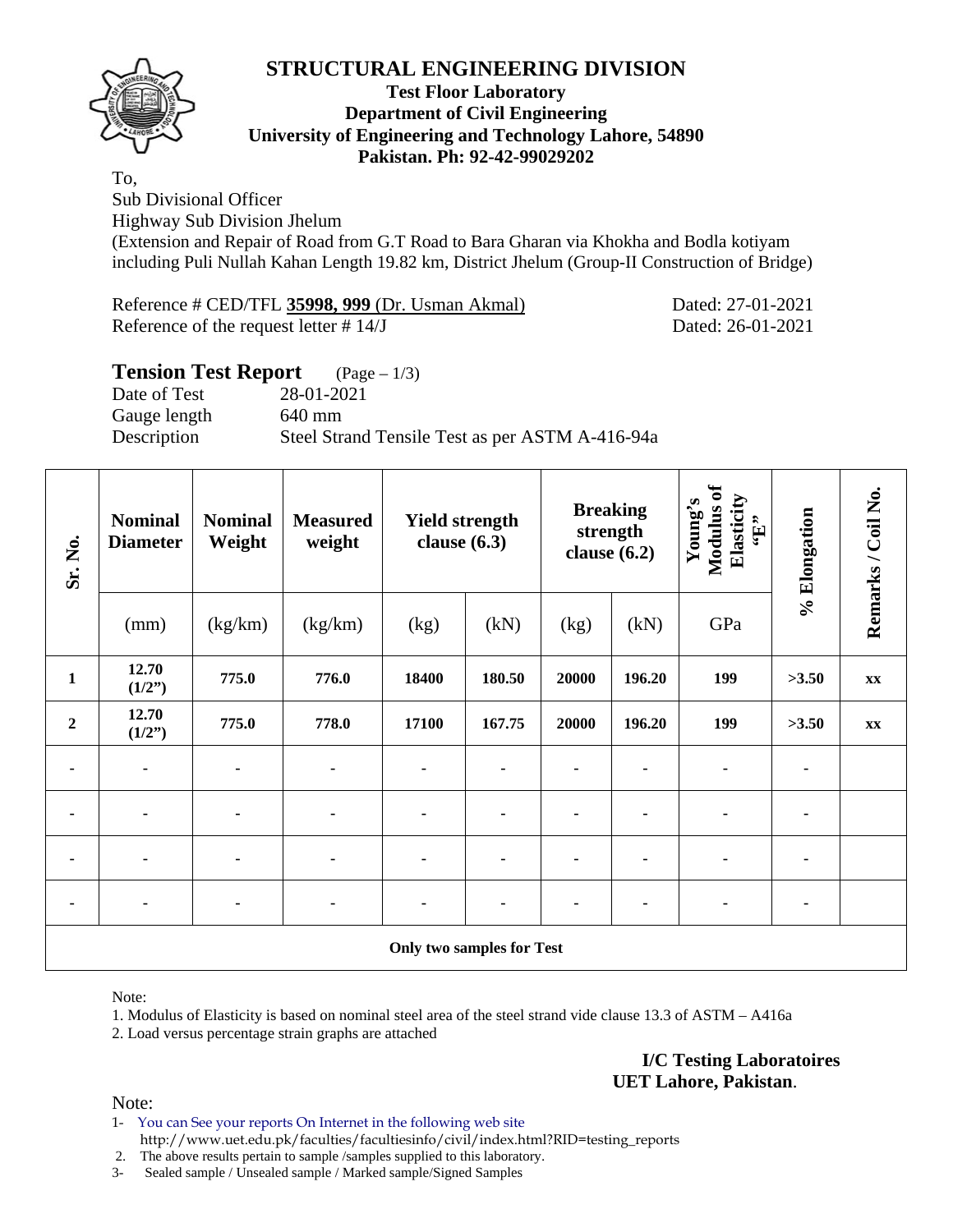

#### **Test Floor Laboratory Department of Civil Engineering University of Engineering and Technology Lahore, 54890 Pakistan. Ph: 92-42-99029202**

To,

Sub Divisional Officer

Highway Sub Division Jhelum

(Extension and Repair of Road from G.T Road to Bara Gharan via Khokha and Bodla kotiyam including Puli Nullah Kahan Length 19.82 km, District Jhelum (Group-II Construction of Bridge)

| Reference # CED/TFL 35998, 999 (Dr. Usman Akmal) | Dated: 27-01-2021 |
|--------------------------------------------------|-------------------|
| Reference of the request letter $# 14/J$         | Dated: 26-01-2021 |

**Graph** (Page – 2/3)



**I/C Testing Laboratoires UET Lahore, Pakistan**.

- 1- You can See your reports On Internet in the following web site http://www.uet.edu.pk/faculties/facultiesinfo/civil/index.html?RID=testing\_reports
- 2. The above results pertain to sample /samples supplied to this laboratory.
- 3- Sealed sample / Unsealed sample / Marked sample/Signed Samples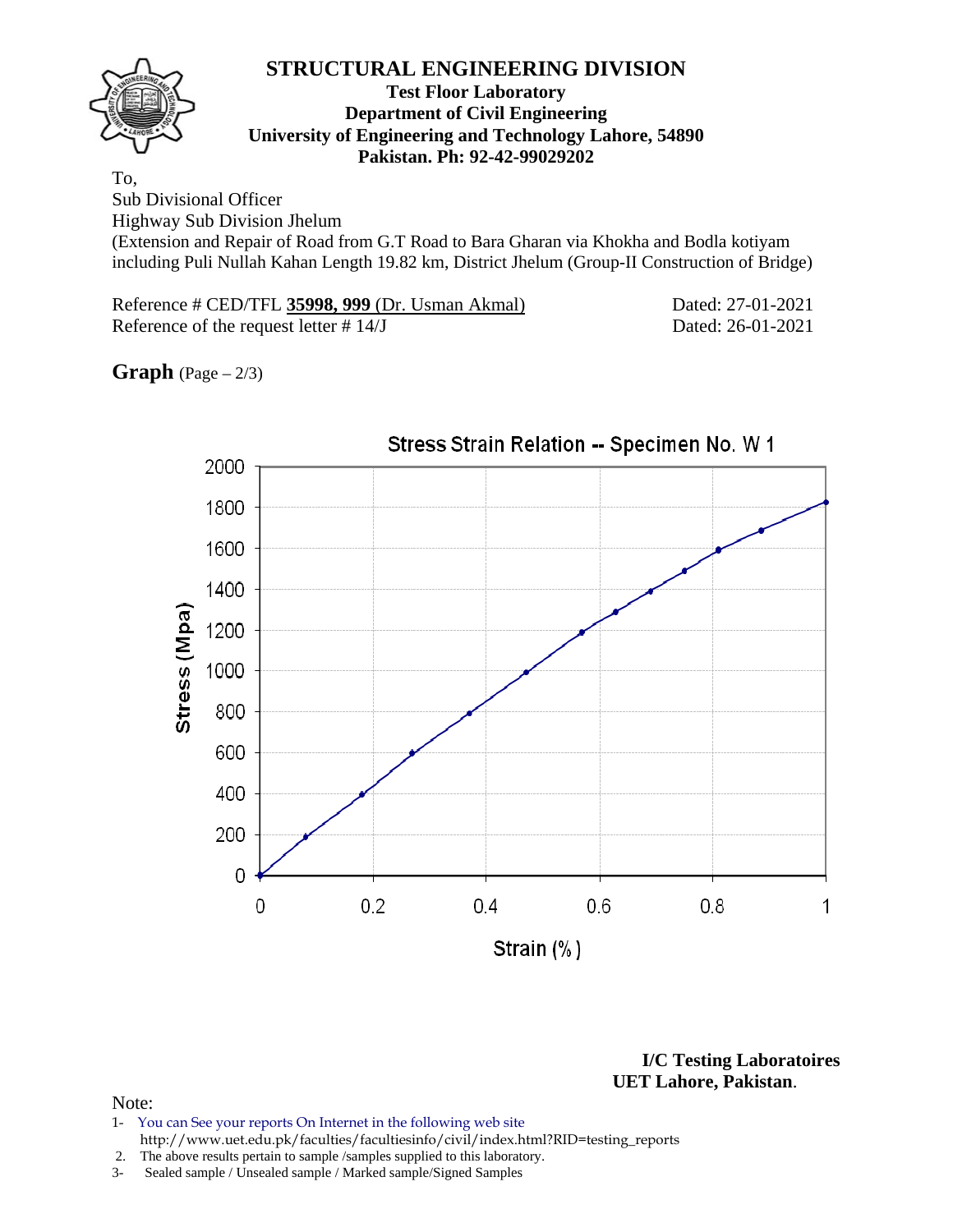

#### **Test Floor Laboratory Department of Civil Engineering University of Engineering and Technology Lahore, 54890 Pakistan. Ph: 92-42-99029202**

To, Sub Divisional Officer

Highway Sub Division Jhelum

(Extension and Repair of Road from G.T Road to Bara Gharan via Khokha and Bodla kotiyam including Puli Nullah Kahan Length 19.82 km, District Jhelum (Group-II Construction of Bridge)

| Reference # CED/TFL 35998, 999 (Dr. Usman Akmal) | Dated: 27-01-2021 |
|--------------------------------------------------|-------------------|
| Reference of the request letter $\# 14/J$        | Dated: 26-01-2021 |

**Graph** (Page – 3/3)



### To, Sub Divisional Officer Buildings Sub Division

**I/C Testing Laboratoires UET Lahore, Pakistan**.

- 1- You can See your reports On Internet in the following web site http://www.uet.edu.pk/faculties/facultiesinfo/civil/index.html?RID=testing\_reports
- 2. The above results pertain to sample /samples supplied to this laboratory.
- 3- Sealed sample / Unsealed sample / Marked sample/Signed Samples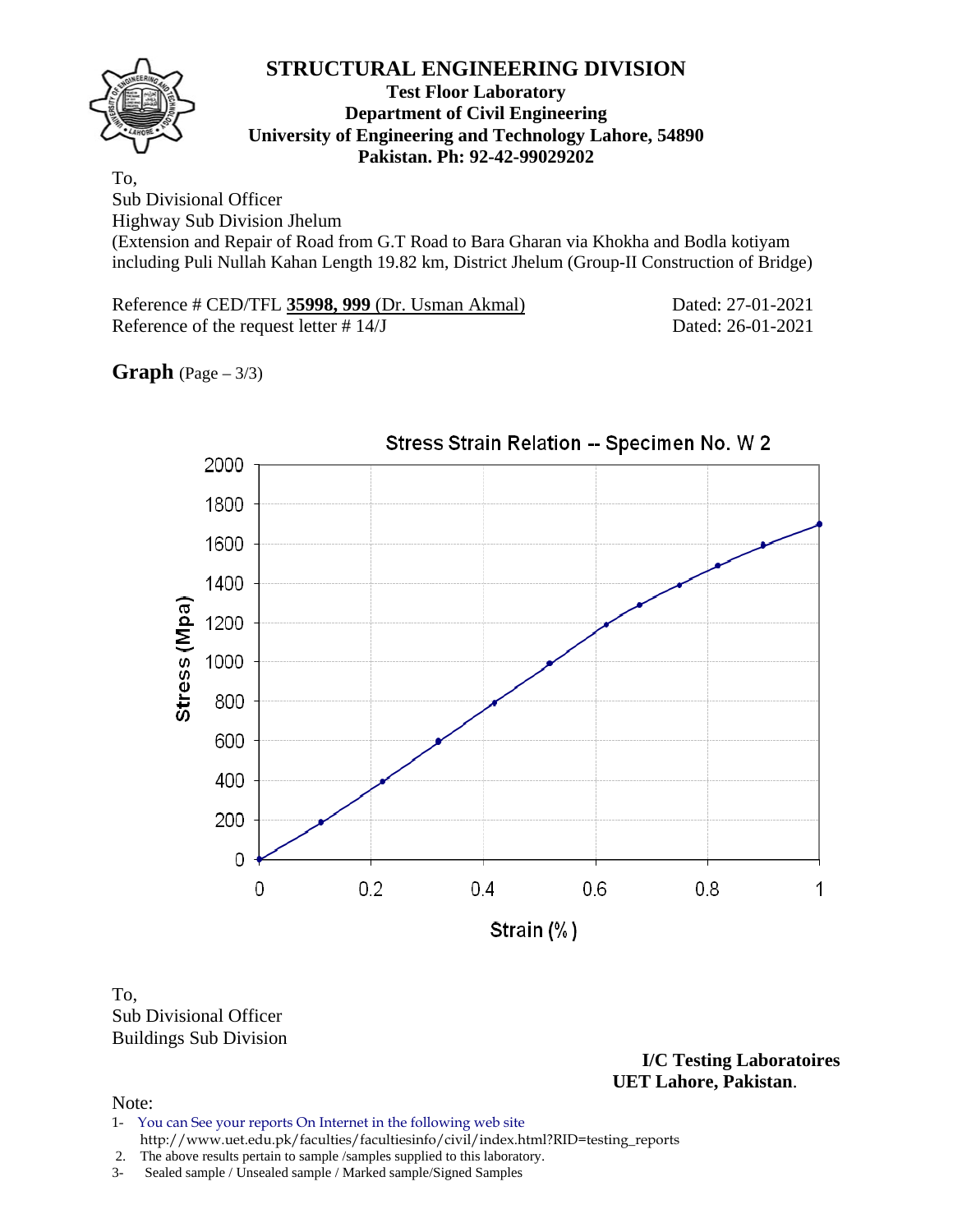

#### **Test Floor Laboratory Department of Civil Engineering University of Engineering and Technology Lahore, 54890 Pakistan. Ph: 92-42-99029202**

Kasur Construction of 2-Nos. Additional Class Rooms at Govt. Boys Primary School Haveli Kamlay Khan Tehsil K.R.K District Kasur Reference # CED/TFL **36000** (Dr. Usman Akmal) Dated: 27-01-2021 Reference of the request letter # 13 Dated: 20-01-2021

# **Tension Test Report** (Page -1/2)

Gauge length 8 inches

Date of Test 28-01-2021 Description Deformed Steel Bar Tensile Test as per ASTM-A615

| Sr. No.        | Weight         | Diameter/<br><b>Size</b><br>(inch) |                | Area<br>$(in^2)$ |                | <b>Yield load</b> | <b>Breaking</b><br>Load<br><b>Yield Stress</b><br>(psi) |                                         | <b>Ultimate Stress</b><br>(psi) |                | Elongation    | % Elongation   | Remarks        |  |
|----------------|----------------|------------------------------------|----------------|------------------|----------------|-------------------|---------------------------------------------------------|-----------------------------------------|---------------------------------|----------------|---------------|----------------|----------------|--|
|                | (1bsft)        | Nominal                            | <b>Actual</b>  | Nominal          | <b>Actual</b>  | (kg)              | (kg)                                                    | Nominal                                 | <b>Actual</b>                   | Nominal        | <b>Actual</b> | (inch)         |                |  |
| $\mathbf{1}$   | 0.378          | 3/8                                | 0.376          | 0.11             | 0.111          | 3100              | 4500                                                    | 62200                                   | 61420                           | 90200          | 89200         | 1.60           | 20.0           |  |
| $\overline{2}$ | 0.378          | 3/8                                | 0.376          | 0.11             | 0.111          | 3000              | 4500                                                    | 60200                                   | 59570                           | 90200          | 89400         | 1.60           | 20.0           |  |
| $\blacksquare$ |                | $\blacksquare$                     | $\blacksquare$ | $\blacksquare$   | $\blacksquare$ |                   | $\blacksquare$                                          | $\blacksquare$                          | $\blacksquare$                  | $\blacksquare$ | ۰             | $\blacksquare$ | ٠              |  |
| ٠              | -              | ۰                                  | ٠              | ۰                | ٠              |                   |                                                         |                                         | ٠                               | ٠              | ۰             | ۰              | ٠              |  |
| ٠              | $\blacksquare$ |                                    | $\blacksquare$ | $\blacksquare$   | ٠              | $\blacksquare$    |                                                         |                                         |                                 | ٠              | ۰             | $\blacksquare$ | $\blacksquare$ |  |
| ٠              | ۰              | ۰                                  | $\blacksquare$ | ۰                |                |                   |                                                         |                                         | ٠                               | ٠              | ۰             | ۰              | ٠              |  |
|                |                |                                    |                |                  |                |                   |                                                         | Note: only two samples for tensile test |                                 |                |               |                |                |  |
|                |                |                                    |                |                  |                |                   |                                                         |                                         |                                 |                |               |                |                |  |
|                |                |                                    |                |                  |                |                   | <b>Bend Test</b>                                        |                                         |                                 |                |               |                |                |  |
|                |                |                                    |                |                  |                |                   |                                                         |                                         |                                 |                |               |                |                |  |
|                |                |                                    |                |                  |                |                   |                                                         |                                         |                                 |                |               |                |                |  |
|                |                |                                    |                |                  |                |                   |                                                         |                                         |                                 |                |               |                |                |  |

#### **I/C Testing Laboratoires UET Lahore, Pakistan**.

- 1- You can See your reports On Internet in the following web site
	- http://www.uet.edu.pk/faculties/facultiesinfo/civil/index.html?RID=testing\_reports
- 2. The above results pertain to sample /samples supplied to this laboratory.
- 3- Sealed sample / Unsealed sample / Marked sample/Signed Samples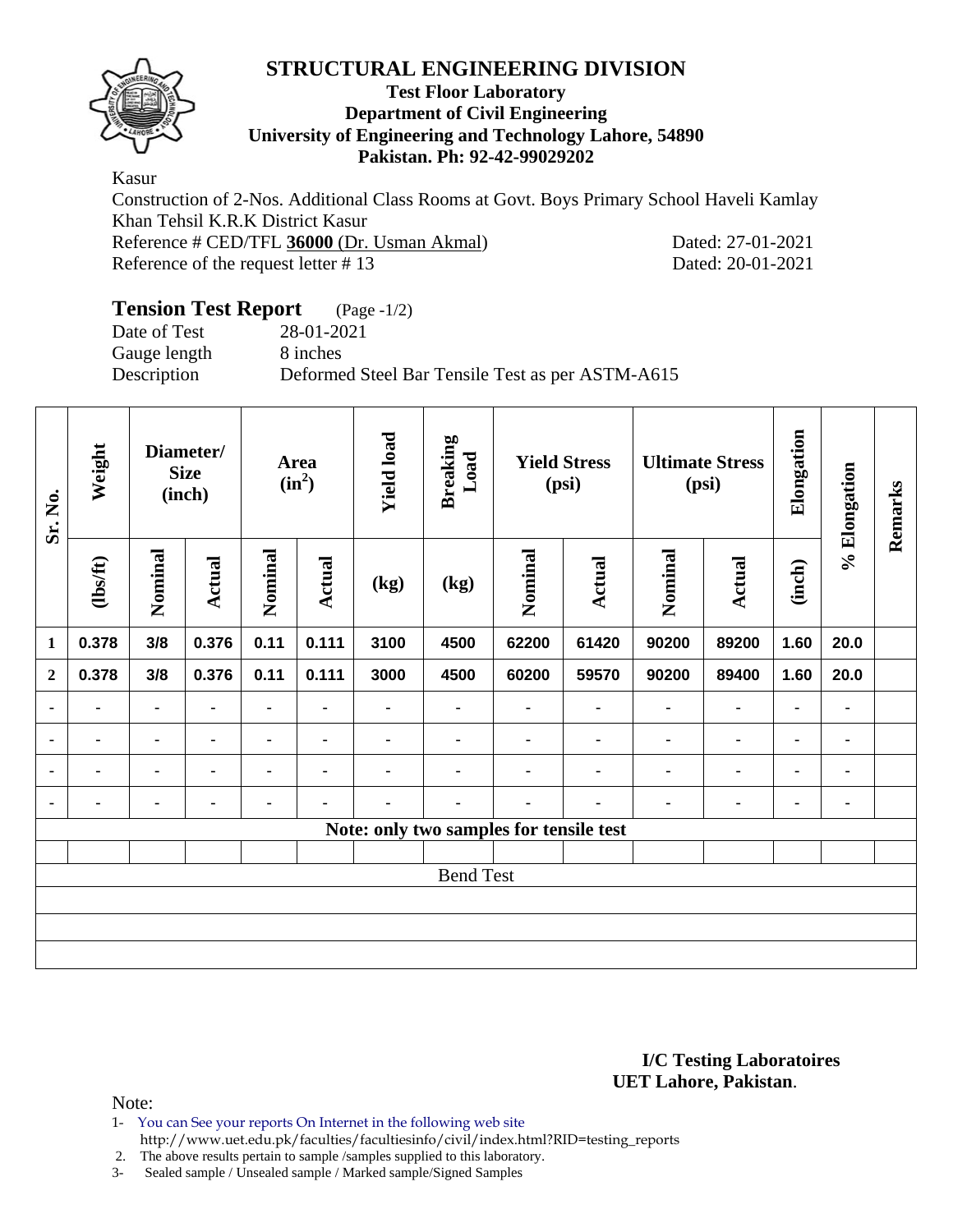

#### **Test Floor Laboratory Department of Civil Engineering University of Engineering and Technology Lahore, 54890 Pakistan. Ph: 92-42-99029202**

To, Sub Divisional Officer Buildings Sub Division Kasur Re-Construction of 4-Nos. Class Rooms in Govt. Boys High School Muhallam Kalan Tehsil & District Kasur Reference # CED/TFL **36000** (Dr. Usman Akmal) Dated: 27-01-2021 Reference of the request letter # 18 Dated: 23-01-2021

# **Tension Test Report** (Page -2/2)

Date of Test 28-01-2021 Gauge length 8 inches Description Deformed Steel Bar Tensile Test as per ASTM-A615

| Sr. No.          | Weight         | Diameter/<br><b>Size</b><br>(inch) |                |         | Area<br>$(in^2)$ | <b>Yield load</b> | <b>Breaking</b><br>Load                 | <b>Yield Stress</b><br>(psi) |                | <b>Ultimate Stress</b><br>(psi) |                | Elongation     | % Elongation | Remarks |
|------------------|----------------|------------------------------------|----------------|---------|------------------|-------------------|-----------------------------------------|------------------------------|----------------|---------------------------------|----------------|----------------|--------------|---------|
|                  | $\frac{2}{10}$ | Nominal                            | <b>Actual</b>  | Nominal | <b>Actual</b>    | (kg)              | (kg)                                    | Nominal                      | Actual         | Nominal                         | <b>Actual</b>  | (inch)         |              |         |
| $\mathbf{1}$     | 0.378          | 3/8                                | 0.376          | 0.11    | 0.111            | 3000              | 4500                                    | 60200                        | 59480          | 90200                           | 89300          | 1.70           | 21.3         |         |
| $\mathbf{2}$     | 0.380          | 3/8                                | 0.377          | 0.11    | 0.112            | 3000              | 4400                                    | 60200                        | 59270          | 88200                           | 87000          | 1.70           | 21.3         |         |
| $\blacksquare$   | ۰              | $\blacksquare$                     | $\blacksquare$ |         | $\blacksquare$   | ۰                 | ۰                                       |                              | $\blacksquare$ | $\blacksquare$                  | $\blacksquare$ | $\blacksquare$ | ٠            |         |
| ٠                | ٠              | $\blacksquare$                     | -              | ۰       | $\blacksquare$   | ۰                 | $\blacksquare$                          |                              | ٠              | ٠                               | $\blacksquare$ | $\blacksquare$ | ۰            |         |
| ٠                | ۰              | $\blacksquare$                     | $\blacksquare$ |         | $\blacksquare$   |                   | $\blacksquare$                          |                              | $\blacksquare$ | ٠                               | $\blacksquare$ |                | ٠            |         |
| $\blacksquare$   |                | $\blacksquare$                     |                |         | ٠                | -                 | $\blacksquare$                          |                              | ٠              | $\blacksquare$                  | $\blacksquare$ | ۰              | ٠            |         |
|                  |                |                                    |                |         |                  |                   | Note: only two samples for tensile test |                              |                |                                 |                |                |              |         |
|                  |                |                                    |                |         |                  |                   |                                         |                              |                |                                 |                |                |              |         |
| <b>Bend Test</b> |                |                                    |                |         |                  |                   |                                         |                              |                |                                 |                |                |              |         |
|                  |                |                                    |                |         |                  |                   |                                         |                              |                |                                 |                |                |              |         |
|                  |                |                                    |                |         |                  |                   |                                         |                              |                |                                 |                |                |              |         |
|                  |                |                                    |                |         |                  |                   |                                         |                              |                |                                 |                |                |              |         |

#### **I/C Testing Laboratoires UET Lahore, Pakistan**.

- 1- You can See your reports On Internet in the following web site http://www.uet.edu.pk/faculties/facultiesinfo/civil/index.html?RID=testing\_reports
- 2. The above results pertain to sample /samples supplied to this laboratory.
- 3- Sealed sample / Unsealed sample / Marked sample/Signed Samples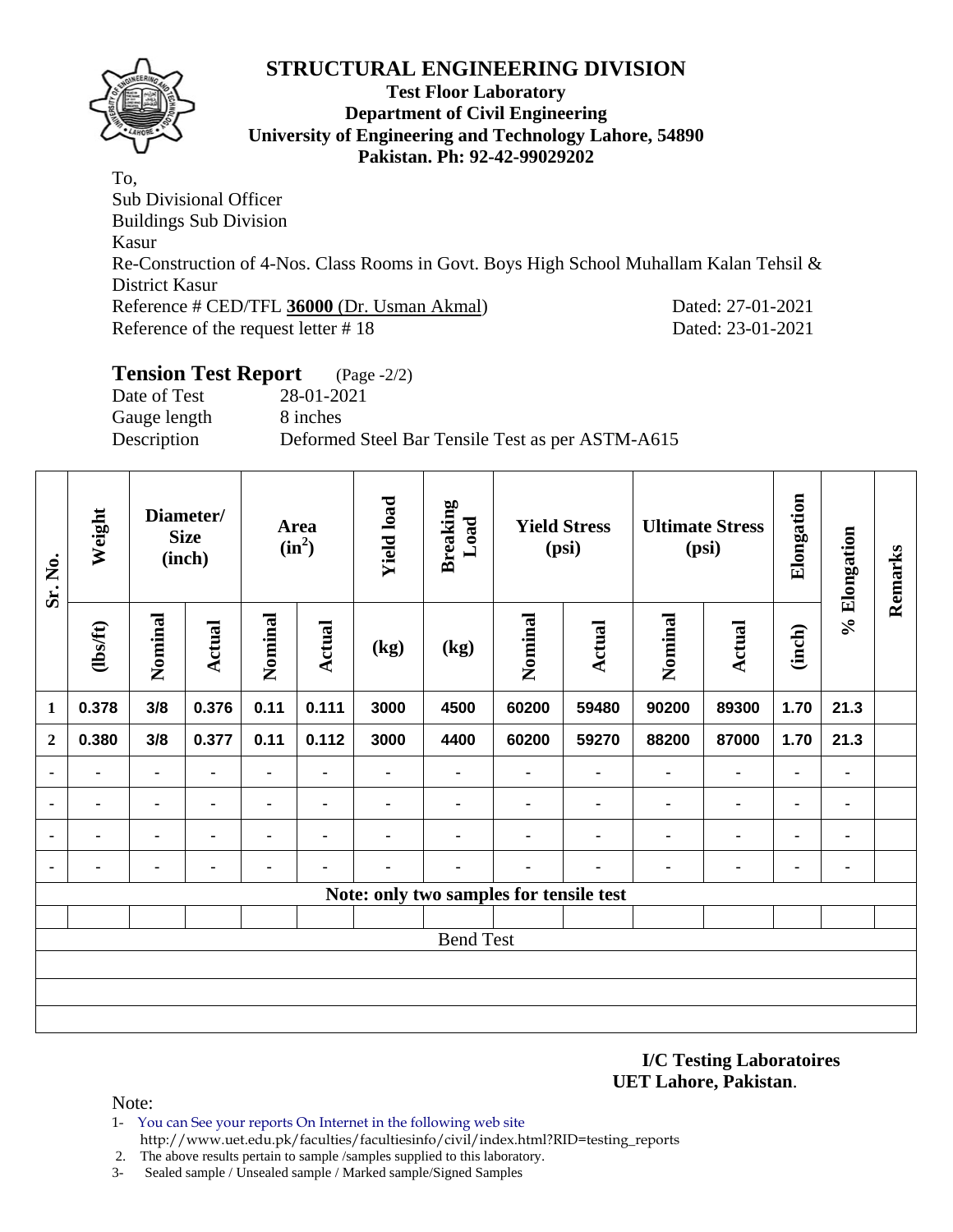

#### **Test Floor Laboratory Department of Civil Engineering University of Engineering and Technology Lahore, 54890 Pakistan. Ph: 92-42-99029202**

To, Sub Divisional Officer Buildings Sub Division Pattoki Re-Construction of 2-Nos. Dangerous Class Rooms at Govt. Model Primary School Boor Singh Tehsil Chunian District Kasur Reference # CED/TFL **36001** (Dr. Usman Akmal) Dated: 27-01-2021 Reference of the request letter # 3351/P Dated: 20-01-2021

#### **Tension Test Report** (Page -1/1) Date of Test 28-01-2021

Gauge length 8 inches

Description Deformed Steel Bar Tensile Test as per ASTM-A615

| Sr. No.          | Weight                                  | Diameter/<br><b>Size</b><br>(inch) |                | Area<br>$(in^2)$ |                | <b>Yield load</b> | <b>Breaking</b><br>Load  | <b>Yield Stress</b><br>(psi) |                | <b>Ultimate Stress</b><br>(psi) |                | Elongation     | % Elongation   | Remarks |
|------------------|-----------------------------------------|------------------------------------|----------------|------------------|----------------|-------------------|--------------------------|------------------------------|----------------|---------------------------------|----------------|----------------|----------------|---------|
|                  | $\frac{2}{10}$                          | Nominal                            | <b>Actual</b>  | Nominal          | Actual         | (kg)              | $\left(\text{kg}\right)$ | Nominal                      | Actual         | Nominal                         | Actual         | (inch)         |                |         |
| 1                | 0.380                                   | 3/8                                | 0.377          | 0.11             | 0.112          | 2900              | 4400                     | 58200                        | 57290          | 88200                           | 87000          | 1.60           | 20.0           |         |
| $\overline{2}$   | 0.371                                   | 3/8                                | 0.373          | 0.11             | 0.109          | 3000              | 4400                     | 60200                        | 60590          | 88200                           | 88900          | 1.60           | 20.0           |         |
|                  |                                         |                                    |                |                  | $\blacksquare$ | ۰                 |                          | $\blacksquare$               | $\blacksquare$ | $\blacksquare$                  | -              | $\blacksquare$ | $\blacksquare$ |         |
| $\blacksquare$   | $\blacksquare$                          | $\blacksquare$                     | $\blacksquare$ |                  | ۰              | $\blacksquare$    |                          | $\blacksquare$               | ٠              | ٠                               | $\blacksquare$ | $\blacksquare$ | ۰              |         |
| $\blacksquare$   | ٠                                       | ٠                                  | ۰              |                  | $\blacksquare$ | $\blacksquare$    |                          | ۰                            | $\blacksquare$ | $\blacksquare$                  | $\blacksquare$ | $\blacksquare$ | ٠              |         |
|                  | $\blacksquare$                          |                                    | ۰              | $\blacksquare$   | $\blacksquare$ |                   |                          | ٠                            | ٠              | $\blacksquare$                  | $\blacksquare$ | $\blacksquare$ | ٠              |         |
|                  | Note: only two samples for tensile test |                                    |                |                  |                |                   |                          |                              |                |                                 |                |                |                |         |
|                  |                                         |                                    |                |                  |                |                   |                          |                              |                |                                 |                |                |                |         |
| <b>Bend Test</b> |                                         |                                    |                |                  |                |                   |                          |                              |                |                                 |                |                |                |         |
|                  |                                         |                                    |                |                  |                |                   |                          |                              |                |                                 |                |                |                |         |
|                  |                                         |                                    |                |                  |                |                   |                          |                              |                |                                 |                |                |                |         |
|                  |                                         |                                    |                |                  |                |                   |                          |                              |                |                                 |                |                |                |         |

**I/C Testing Laboratoires UET Lahore, Pakistan**.

- 1- You can See your reports On Internet in the following web site http://www.uet.edu.pk/faculties/facultiesinfo/civil/index.html?RID=testing\_reports
- 2. The above results pertain to sample /samples supplied to this laboratory.
- 3- Sealed sample / Unsealed sample / Marked sample/Signed Samples